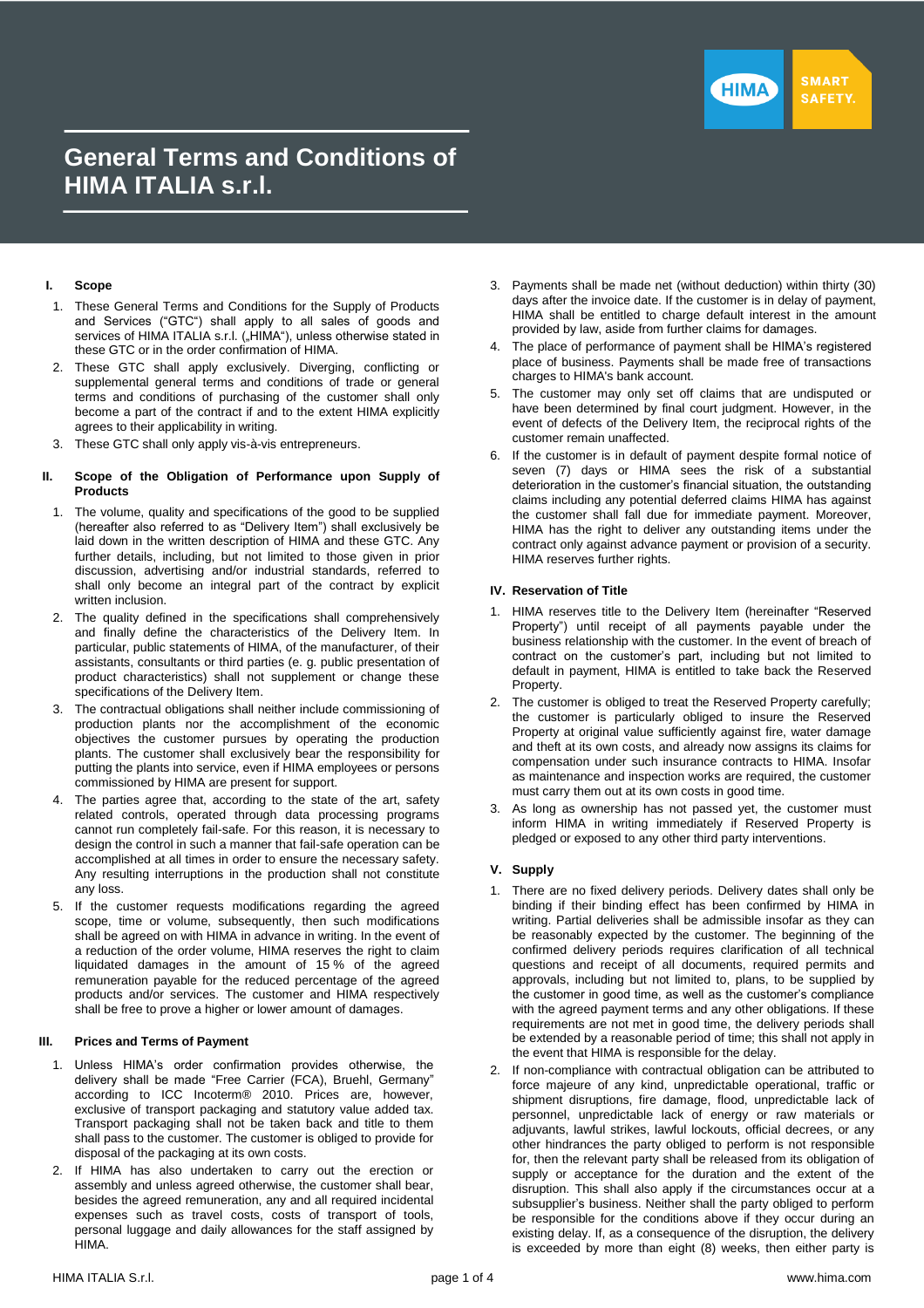

entitled to withdraw from the contract and there shall be no claims for damages in this regard.

The payment obligations of the relevant parties shall be excluded from the provisions above.

- 3. If HIMA falls in default with the delivery, the customer may provided that it credibly establishes it suffered a loss from such default – claim compensation of 0.5 % for each full week of delay, but in total no more than 5 % of the price for the part of the Delivery Item which could not be taken into service as intended due to the delay.
- 4. If dispatch or delivery is delayed upon the customer's request by more than one month after notice of readiness for dispatch is given, then HIMA may charge warehouse costs to the customer in the amount of 0.5 % of the price of the Delivery Item for each additional month of delay that has started, but no more than 5 %. The customer is entitled to prove that HIMA has suffered no or lower warehouse costs. HIMA is entitled to prove that it has suffered higher loss. The provisions regarding passing of risk shall remain unaffected by the aforesaid.

## **VI. Passing of Risk**

Unless explicitly agreed otherwise, the risk of accidental destruction and accidental deterioration shall pass to the customer according to ICC Incoterm® 2010 "FCA Bruehl, Germany".

## **VII. Liability for Defects**

- 1. It is a precondition of the customer's claims for defect that the customer has properly performed its duties owed by law to examine the goods delivered and give notification of defects.
- 2. Claims for defects shall be excluded in the event of only marginal deviations from the agreed quality, only marginal impairment of usability, natural wear and tear or damage arising after the passing of risk from incorrect or negligent handling, excessive strain, inappropriate utilities, unsuitable building ground or because of special external circumstances not anticipated under the contract. Claims based on defects attributable to improper modifications or repair work carried out by the customer or third parties and the consequences thereof shall be likewise excluded.
- 3. If the Delivery Item are defective, HIMA is entitled to subsequent performance in form of remedy of defects or by supplying a new item free of defects at its own discretion. This shall not apply if the customer had to take back the Delivery Item from his buyer as a result of an asserted defect or if his buyer has reduced the purchase price.
- 4. If cure has failed repeatedly, has been refused or cannot be reasonably expected or not performed within a reasonable time limit set for cure, then the customer is entitled to withdraw from the contract, to reduce the remuneration. If the customer requests compensation for damages in lieu of performance or intends to repair the defect itself, then it is still required, that cure has failed repeatedly.
- 5. Unless otherwise stated in the contract or in applicable law, the warranty period for Delivery Item shall be twenty-four (24) months after delivery.

## **VIII. Industrial Property Rights and Copyrights, Legal Defects**

- 1. HIMA reserves the unrestricted exploitations rights under property and copyright law to cost estimates, drawings, calculations and any other documents (hereinafter jointly referred to as "Documents").
- 2. Unless agreed otherwise, HIMA is obliged to supply the Delivery Item free of third parties' industrial property rights and copyrights (hereinafter jointly referred to as "IPR") only in the country of delivery or the agreed country of the end customer respectively. If a third party asserts justified claims against the customer based on the infringement of IPR with respect to the Delivery Item provided by HIMA and used pursuant to the contract, then HIMA shall be liable vis-à-vis the customer within the warranty period as follows:
	- a. HIMA shall, at its own option and at its own costs, either acquire a right to use the relevant delivery or modify it in such a way that the IPR will no longer be infringed or replace it. If doing so is impossible for HIMA at reasonable conditions, then

the customer shall be entitled to withdraw from the contract or reduce the remuneration as provided by law.

- b. HIMA's obligation to pay damages shall be governed by the section "Liability" below.
- c. HIMA's obligations above shall only apply to the extent that the customer immediately notifies HIMA in writing of the claims asserted by the third party, does not admit an infringement vis-à-vis third parties, and HIMA reserves the right to all defensive actions and settlement negotiations. If the customer ceases to use the Delivered Item in order to reduce damages or for other important reasons, it is obliged to point out to the third party that this cessation of use does not involve any acknowledgement of infringement of IPR.
- 3. Claims of the customer shall be excluded to the extent the customer is responsible for the infringement of IPR, including but not limited to, if the infringement of the IPR is caused by specific requirements of the customer, by an application not foreseeable by HIMA or because the customer modifies the Delivery Item or uses it together with products not supplied or authorized by HIMA.

In the event of infringement of IPR, the claims of the customer regulated in subsection 2 a. shall be governed by the provisions of item VII of subsection 3 accordingly.

## **IX. Liability**

Unless agreed otherwise in an individual contract, HIMA shall be liable as follows:

- 1. Cases of liability are defined by the statutory provisions.
- 2. HIMA shall be liable without limitation, according to the article 1229 of the Italian Civil Code.
- 3. Unless a case of the subsection above is concerned, HIMA's liability in the event of negligent breach of rights duties arising from the nature of the contract shall be limited to the amount of twice the order value per damaging occurrence and year. Insofar as the foreseeable risk of the contract does substantially exceed the maximum liability amount, the parties may agree on a higher liability amount – against an equivalent remuneration for HIMA's assumption of risk – provided that insurance coverage can be taken out for this. Without prejudice to the aforementioned, HIMA shall not be liable to the customer for any loss of profits or revenues, loss of or damage to data or information systems, loss of contract or business opportunities, loss of anticipated savings, loss of goodwill or any indirect, special or consequential loss or damage.
- 4. Beyond that, HIMA's liability shall be excluded unless laid down above otherwise.
- 5. The limitations and disclaimers of liability above shall also apply insofar as the customer requests reimbursement of vain expenditures in lieu of a claim for compensation of damages.
- 6. Insofar as liability of HIMA is excluded or limited, this shall also apply to personal liability of the employees, staff, representatives, corporate bodies and vicarious agents of HIMA.

# **X. Confidentiality**

The customer shall keep any and all received drawings, calculations, figures and other documents as well as any and all verbal and written information strictly confidential and – unless advised for accomplishing the purpose of the contract – shall not record or exploit them in any way. They may be disclosed to third parties only with the explicit written consent of HIMA. The obligation to confidentiality shall remain in full force beyond the execution of the individual contract. It shall only cease if and to the extent the provided information and documents have become generally known. The regulations above shall apply to documents of the customer correspondingly.

### **XI. Environmentally Compatible Disposal of Electrical and Electronic Equipment**

The customer shall assume the obligation to properly dispose of the Delivery Item after the end of their use at customer's own expense in accordance with the legal requirements.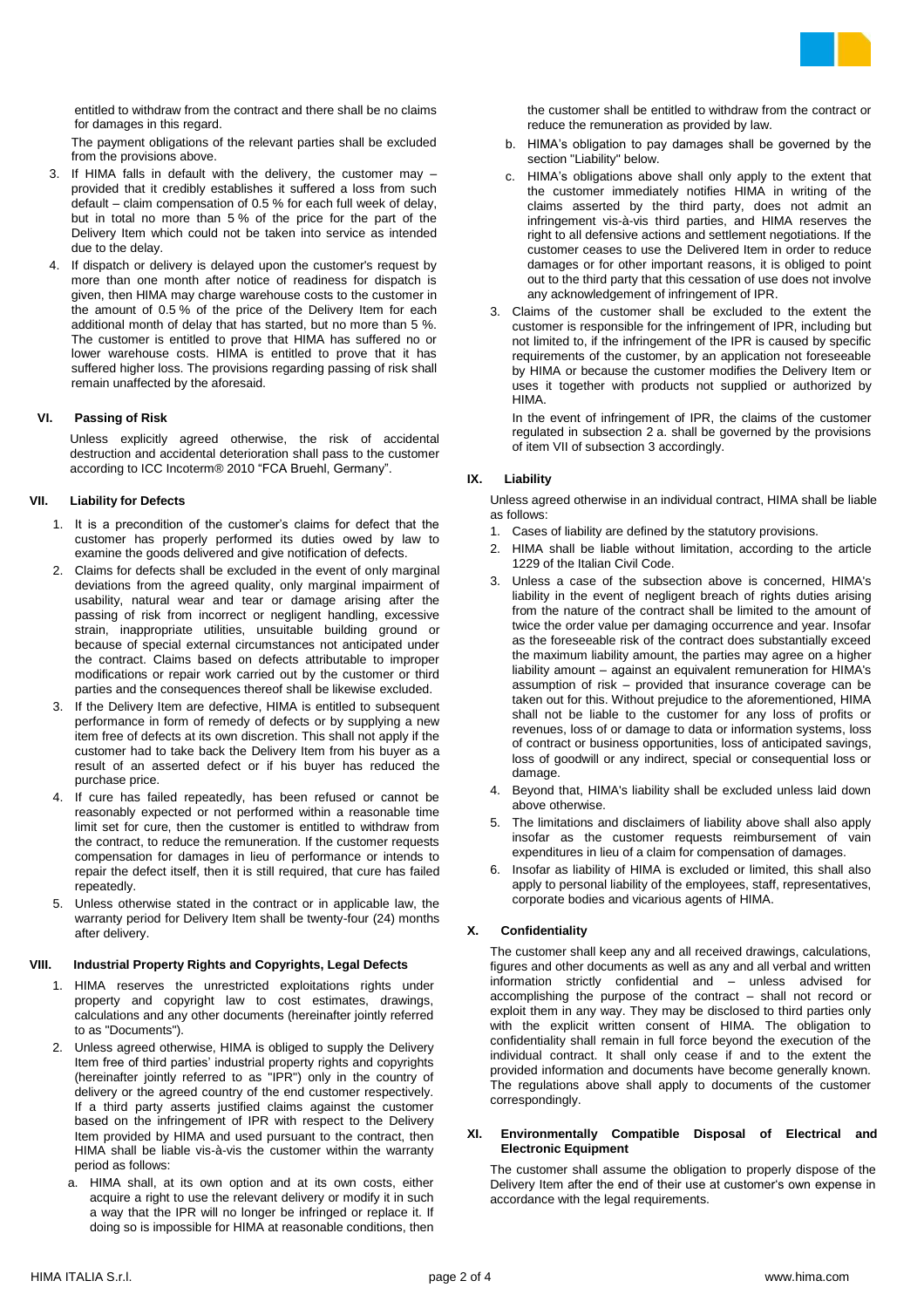

## **XII. Export Provision and Export Control**

- 1. HIMA's quotation and/or order confirmation ("contract") as well as HIMA's fulfilment of the contract shall be subject to the proviso that an export license, which may be required for the contract and the fulfilment, is granted and that the fulfilment is not prevented by any impediments arising out of any applicable trade and customs law requirements or measures by any governments or courts or authorities (hereinafter together "fulfilment prohibitions").
- 2. Should any fulfilment prohibitions come into force after HIMA's conclusion of the contract with the customer and/or should an export license be required but is not granted without HIMA's fault, HIMA shall be entitled to withdraw from or to terminate the contract or to request an appropriate adjustment of the contract. The same applies where the fulfilment prohibitions, without HIMA's fault, occur on the side of HIMA's contractually obliged subcontractor or supplier.

## **XIII. Data Privacy**

As far as legally allowed, HIMA shall be entitled to collect, to process and to use the contact details and contract data generated in relation with the contractual relation and to forward these details and data to affiliated companies of HIMA.

#### **XIV. Place of Jurisdiction, Applicable Law and Place of Performance**

- 1. All disputes shall be exclusively submitted to the competent court in Milano (Italy).
- 2. The contract is governed by and construed with the laws of Italy.

#### **XV. Supplemental Conditions for the Provision of Software**

The conditions contained in this section shall apply as a supplement to the Terms and Conditions above for the provision of standard software as a part of supplies. In the event of conflicting provisions between the provisions below and the contents of the provisions above of these GTC, the following provisions shall prevail.

- 1. Insofar as services and suppliers of HIMA include the provision of HIMA software (computer programs), the customer shall be granted the non-exclusive right for the intended use of the software without restriction as to time and space on the agreed devices and within the scope of the relevant purpose of the contract.
- 2. For software that involves only a derived utilisation right for HIMA and which is not what is called open source software (third party software), the license agreements agreed between HIMA and HIMA's licensor (such as an end user license agreement) – insofar as they concern the customer – shall prevail over these GTC; HIMA will point out such license agreements to the customer and make them available the customer upon request.
- 3. For open source software, the license agreement the open source software is subject to shall prevail. HIMA will provide or make available the source code to the customer only if the license agreement of the open source software requires this. HIMA will point out to the customer the existence and the license agreement of the open source software made available and make the license agreement available to the customer or, to the extent as the license agreement requires it, provide it to the customer.
- 4. Only deviations from the specifications proven by the customer and reproducible deviations from the specifications shall be deemed a material defect of the software. However, there shall be no material defect if it does not occur in the most recent version of the software made available to the customer and its use can reasonably be expected from the customer. The customer shall inform HIMA of any detected defects or faults of the software even if they do not impair the intended use of the software.
- 5. Copyright notices, serial number or any other identification features must not be removed in any case.

#### **XVI. Supplemental Conditions for Services**

The conditions for services below shall apply as a supplement to the provisions above of the GTC for all services (consulting, engineering, assembly, maintenance, repairs etc.) rendered by HIMA. They shall

apply both to pure services as well as for services related with the supply of goods. In the event of conflicting provisions between these provisions and the contents of the provisions above of these GTC, the following provisions shall prevail.

- 1. Scope of Services
	- a. The scope and the content of the services shall be determined by the relevant service agreement, the associated performance specification, the relevant HIMA price list and these GTC, which are all an integral part of the service agreement. The scope and the content of services not agreed in a service agreement ("single orders") shall be governed by the binding offer or the written order confirmation of HIMA, the relevant HIMA price list and these GTC.
	- b. The applications developed by HIMA in general enable the customer to make changes to these applications even during ongoing operation by using the software supplied to the customer.

HIMA explicitly points out that during such interventions, the customer must guarantee the safety of the plant in another manner. Carrying out changes during ongoing operation of the customer's plants shall, in principle, not constitute a subject matter of the services. Insofar as HIMA shall nevertheless support the customer with interventions into the applications during ongoing operation, an explicit separate written agreement between the parties is required.

- c. Insofar as the services shall be rendered for a service item that has not been supplied by HIMA, the customer must point out any existing IPR in the item when concluding the contract; insofar as that HIMA is not responsible, the customer shall hold HIMA harmless of any potential third party claims based on IPR.
- d. HIMA is entitled to assign third parties in order to perform its contractual duties.
- e. Unless agreed otherwise in the contract, spare parts or other goods and items required in the course of the relevant services to be rendered, shall be charged separately according to the actually required expenditure and pursuant to the HIMA price list as amended from time to time. The supply of these spare parts or any other goods and items shall be governed by these GTC of HIMA exclusively.
- f. Additional services required shall be invoiced pursuant to the expenditure and pursuant to the HIMA price list(s) as amended from time to time.
- 2. Cost rates and terms of payment
	- a. Unless agreed otherwise by the parties, services shall be charged pursuant to the HIMA price lists as amended from time to time. The cost rates shall be exclusive of any and all taxes, customs duties or charges payable under applicable law. Any taxes, customs duties or charges imposed on HIMA or the subcontractor of HIMA shall be paid or reimbursed by the customer.
	- b. Journey times and travel costs shall be charged pursuant to the HIMA price lists as amended from time to time.
- 3. Customer's obligation to cooperate
	- a. The customer is obliged to comply with all relevant statutory provisions on safety and health protection. In particular, the items on which a service shall be performed shall not pose a health hazard for the persons assigned by HIMA (such as: NBC contamination). The customer shall inform HIMA's service staff about any existing special safety provisions insofar as they are of importance to the service staff.
	- b. The exact working time shall be coordinated with HIMA. In particular, the customer shall be responsible for compliance with the applicable employment laws including, but not limited to rest times.
	- c. The customer is obliged to permit HIMA or a third party commissioned by HIMA in order to perform its duties unhindered access to the real estate designated in the service agreement and all devices to be maintained. The customer shall make any resources that may be required available to HIMA free of charge.
	- d. The customer shall certify to HIMA the duration of the working hours of the assembly staff on a weekly basis and the